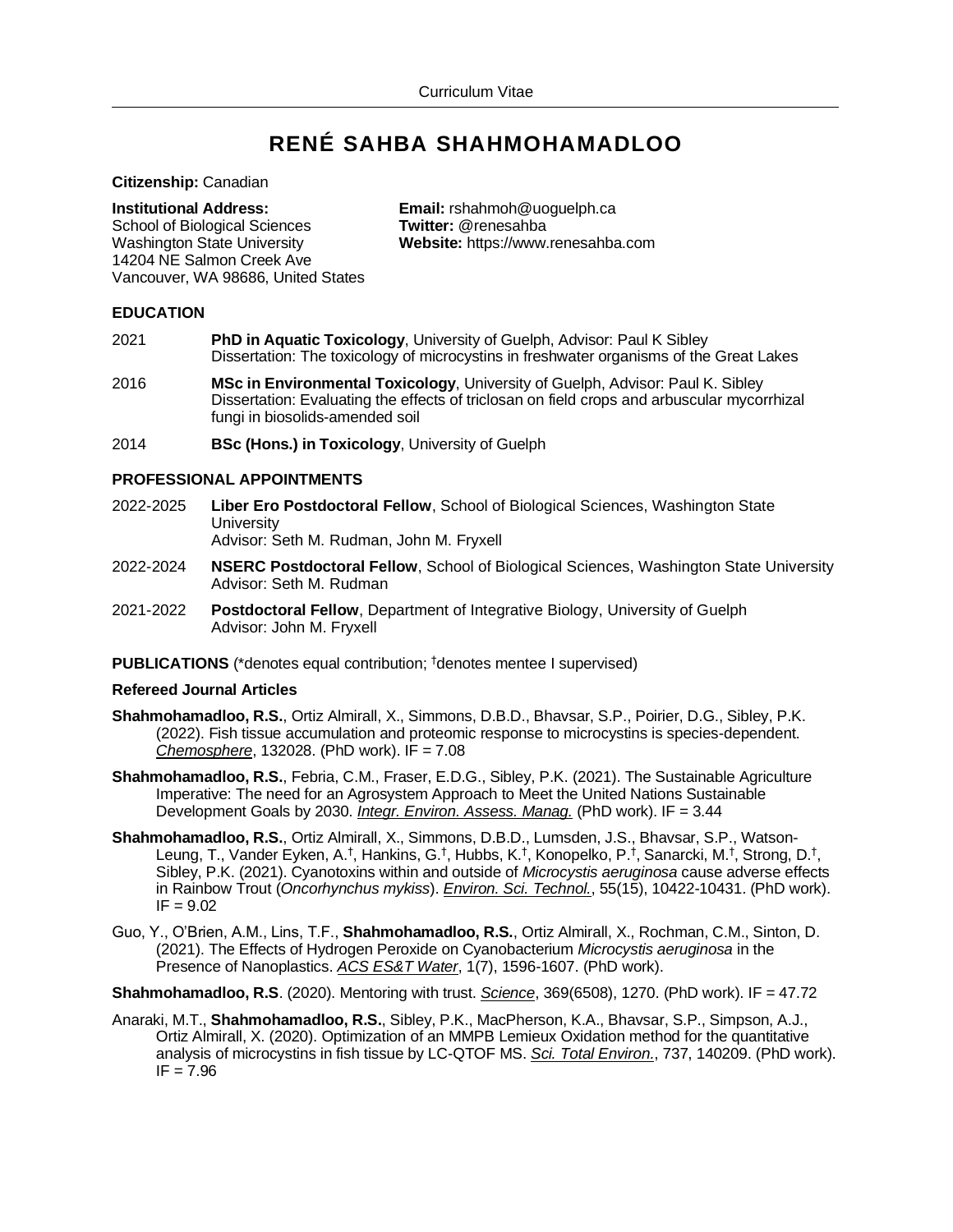- **Shahmohamadloo, R.S.**, Simmons, D.B.D., Sibley, P.K. (2020). Shotgun proteomics analysis reveals sublethal effects in Daphnia magna exposed to cell-bound microcystins produced by *Microcystis aeruginosa*. *[Comp. Biochem. Phys. D.](http://doi.org/10.1016/j.cbd.2020.100656)*, 33, 100656. (PhD work). IF = 3.01
- **Shahmohamadloo, R.S.**, Ortiz Almirall, X., Bhavsar, S.P., Poirier, D.G., Sibley, P.K. (2020). Assessing the toxicity of cell-bound microcystins on freshwater pelagic and benthic invertebrates. *[Ecotox. Environ.](http://doi.org/10.1016/j.ecoenv.2019.109945)  [Safe.](http://doi.org/10.1016/j.ecoenv.2019.109945)*, 188, 109945. (PhD work). IF = 6.29
- **Shahmohamadloo, R.S.,** Ortiz Almirall, X., Holeton, C., Bhavsar, S.P., Poirier, D.G., Sibley, P.K. (2019). Adopting a culture technique to produce and sustain high concentrations of microcystins by *Microcystis aeruginosa* in laboratory. *[MethodsX](http://doi.org/10.1016/j.mex.2019.10.024)*, 6, 2521-2535. (PhD work). IF = 1.83
- Gene, S.M.† , **Shahmohamadloo, R.S.**, Ortiz, X., Prosser, R.S. (2019). Effect of Microcystis aeruginosaassociated microcystin-LR on the survival of 2 life stages of freshwater mussel (*Lampsilis siliquoidea*). *[Environ. Toxicol. Chem.](http://doi.org/10.1002/etc.4527)*, 38(10), 2137-2144. (PhD work). IF = 3.74
- **Shahmohamadloo, R.S.**, Lissemore, L., Prosser, R.S., Sibley, P.K. (2017). Comparative evaluation of four biosolids formulations on the effects of triclosan on plant-arbuscular mycorrhizal fungal interactions in three crop species. *[Sci. Total. Environ.](http://doi.org/10.1016/j.scitotenv.2017.01.067)*, 583, 292-299. (MSc work). IF = 7.96
- **Shahmohamadloo, R.S.**, Lissemore, L., Prosser, R.S., Sibley, P.K. (2016). Evaluating the effects of triclosan on three field crops grown in four formulations of biosolids. *[Environ. Toxicol. Chem.](http://doi.org/10.1002/etc.3712)*, 36(7), 1896-1908. (MSc work). IF = 3.74
- Prosser, R.S., Lissemore, L., **Shahmohamadloo, R.S.**, Sibley, P.K. (2015). Effect of biosolids-derived triclosan and triclocarban on the colonization of plant roots by arbuscular mycorrhizal fungi. *[Sci. Total.](http://doi.org/10.1016/j.scitotenv.2014.12.014)  [Environ.](http://doi.org/10.1016/j.scitotenv.2014.12.014)*, 508, 427-434. (BSc work). IF = 7.96

# **Manuscripts in Review and Revision**

Hataley, E.K., **Shahmohamadloo, R.S.**, Ortiz Almirall, X., Harrison, A.L., Rochman, C.M., Zou, S., Orihel, D.M. (2022). Experimental evidence demonstrating microplastics influence the environmental fate of cyanobacterial toxins in freshwaters. *Environ. Toxicol. Chem.* (PhD work). IF = 3.74

# **Manuscripts in Preparation**

- **Shahmohamadloo, R.S.**, Bhavsar, S.P., Ortiz Almirall, X., Marklevitz, S.A.C., Zastepa, A., Tabatabaei Anaraki, M., Sibley, P.K. (2022). Human health risks from consuming freshwater fish caught during all life stages of an algal bloom. (PhD work).
- Knight, A.K.\* † , **Shahmohamadloo, R.S.**\*, Rudman, S.M., Bhavsar, S.P., Ortiz Almirall, X., Sibley, P.K. (2022). Evidence for the Transgenerational Development in *Daphnia* Tolerance Towards *Microcystis*. (PhD work).
- Rudman, S.M.\*, **Shahmohamadloo, R.S.**\*, Westrick, J.A., De Meester, L., Fryxell, J.M. (2022). From genes to populations: intraspecific genetic variation in the sublethal effects of harmful algae. (PDF work).

# **Book Chapters**

**Shahmohamadloo, R.S.**, Frenken, T., Rudman, S.M., Van West, P., Ibelings, B.W., Trainer, V.L. (2023). Diseases and Disorders in Fish due to Harmful Algal Blooms. *Climate Change on Diseases and Disorders of Finfish in Cage Culture* (3rd edition). CABI, Oxfordshire, UK. (Collaboration during PDF).

# **GRANTS, FELLOWSHIPS, & AWARDS**

| Period held | Name of Grant/Fellowship, Location of Tenure                                 | Value (CDN) |
|-------------|------------------------------------------------------------------------------|-------------|
| 2022-2025   | Liber Ero Postdoctoral Fellowship, Washington State University               | \$155,000   |
| 2022-2024   | NSERC Postdoctoral Fellowship, Washington State University*                  | \$90,000    |
| 2022        | Mitacs Globalink Research Award, Washington State University                 | \$12,000    |
| 2020        | Rockefeller Foundation Food System Vision Prize (Semi-Finalist) <sup>†</sup> | \$200,000   |
| 2020        | IAGLR Scholarship, University of Guelph                                      | \$2,500     |
| 2018-2020   | Ontario Graduate Scholarship, University of Guelph                           | \$30,000    |
| 2016-2020   | NSERC CREATE Doctoral Scholarship, University of Guelph                      | \$84,000    |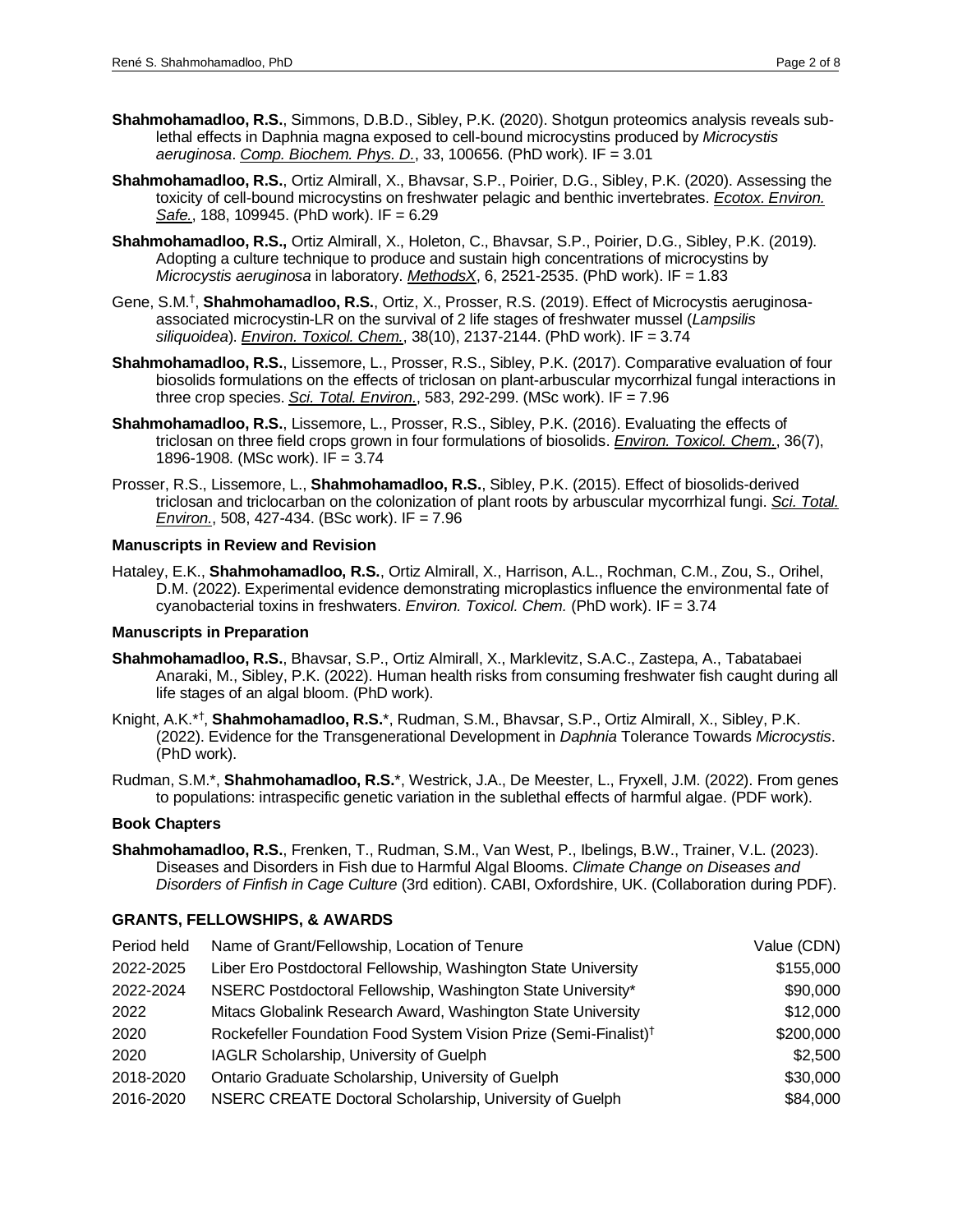| 2018      | OFAH Fisheries Research Grant, University of Guelph                                    | \$4,000  |
|-----------|----------------------------------------------------------------------------------------|----------|
| 2016-2018 | University Graduate Scholarship, University of Guelph                                  | \$9,000  |
| 2016-2018 | SETAC North America Student Travel Grant, University of Guelph                         | \$1,000  |
| 2016      | SETAC North America Best Presenter Award (2 <sup>nd</sup> Place), University of Guelph | \$500    |
| 2016      | Graduate Excellence Entrance Scholarship, University of Guelph                         | \$30,000 |
| 2015      | Dean's Scholarship, University of University of Guelph                                 | \$1,000  |
| 2013      | André Auger Citizenship Award, University of Guelph                                    |          |
| 2011      | URA Award, University of Guelph                                                        | \$6,500  |
| 2011      | International Film Contest Winner, Tony Blair Institute for Global Change              |          |

\*Ranked 'Outstanding' (above 80<sup>th</sup> percentile) in all NSERC selection criteria (i.e., research ability and potential, communication, interpersonal, and leadership abilities, and overall relative standing out of 74 applications in Selection Committee for Evolution and Ecology)

†Co-PI. Did not win grant but was selected as one of 75 semi-finalists from 1,300 applicants worldwide

# **INVITED TALKS**

- 2022 Department of Biology, University of Waterloo (September 23)
- 2022 Department of Integrative Biology, University of Windsor (March 25)
- 2022 Department of Biology, Mount Allison University, Canada (January 21)
- 2021 School of Environmental Sciences, University of Guelph, Canada (October 22)
- 2021 Lake Erie Management Fisheries Zone 19, Canada (October 5)
- 2021 Lake Erie Partnership Working Group, Canada (May 19)
- 2021 Ontario Ministry of Natural Resources and Forestry, Canada (May 10)
- 2021 Department of Biology, Queen's University, Canada (February 4)
- 2020 Rockefeller Foundation and EAT Foundation, Norway (June 30)
- 2018 Ontario Federation of Anglers and Hunters, Canada (September 7)

# **CONFERENCE ACTIVITY/PARTICIPATION**

# **Conferences/Symposia Organized**

- 2022 12<sup>th</sup> International Conference on Toxic Cyanobacteria (joint collaboration with Interdisciplinary Freshwater Harmful Algal Blooms Workshop), Toledo, Ohio, USA, 300-400 participants (May 22-27)
- 2021 Interdisciplinary Freshwater Harmful Algal Blooms Webinar: The Future of Freshwater Harmful Algal Blooms Research, Québec, Canada, 250-300 participants (June 8-9)
- 2020 4 th Interdisciplinary Freshwater Harmful Algal Blooms Workshop, Ontario, Canada, 100-150 participants (April 20-22) - *cancelled due to Covid-19*
- 2019 3<sup>rd</sup> Interdisciplinary Freshwater Harmful Algal Blooms Workshop, Ontario, Canada, 100-150 participants (April 24-26)
- 2018 2<sup>nd</sup> Interdisciplinary Freshwater Harmful Algal Blooms Workshop, Ontario, Canada, 100-150 participants (April 16-18)
- 2018 Kenneth Hammond Lecture & Spring Sustainability Symposium, University of Guelph, Ontario, Canada, 50-100 participants (March 25)
- 2017 Kenneth Hammond Lecture & Spring Sustainability Symposium, University of Guelph, Ontario, Canada, 50-100 participants (April 19)

# **Panels Organized**

- 2017 Harmful algal bloom toxins in biota of the Great Lakes, Canadian Ecotoxicity Workshop, University of Guelph, Ontario, Canada (October 1-4)
- 2017 The Science and Policy of Multiple Stressors and Cumulative Effects in the Great Lakes, IAGLR 60<sup>th</sup> Conference (Virtual), Wayne State University, Michigan, USA (May 15-19)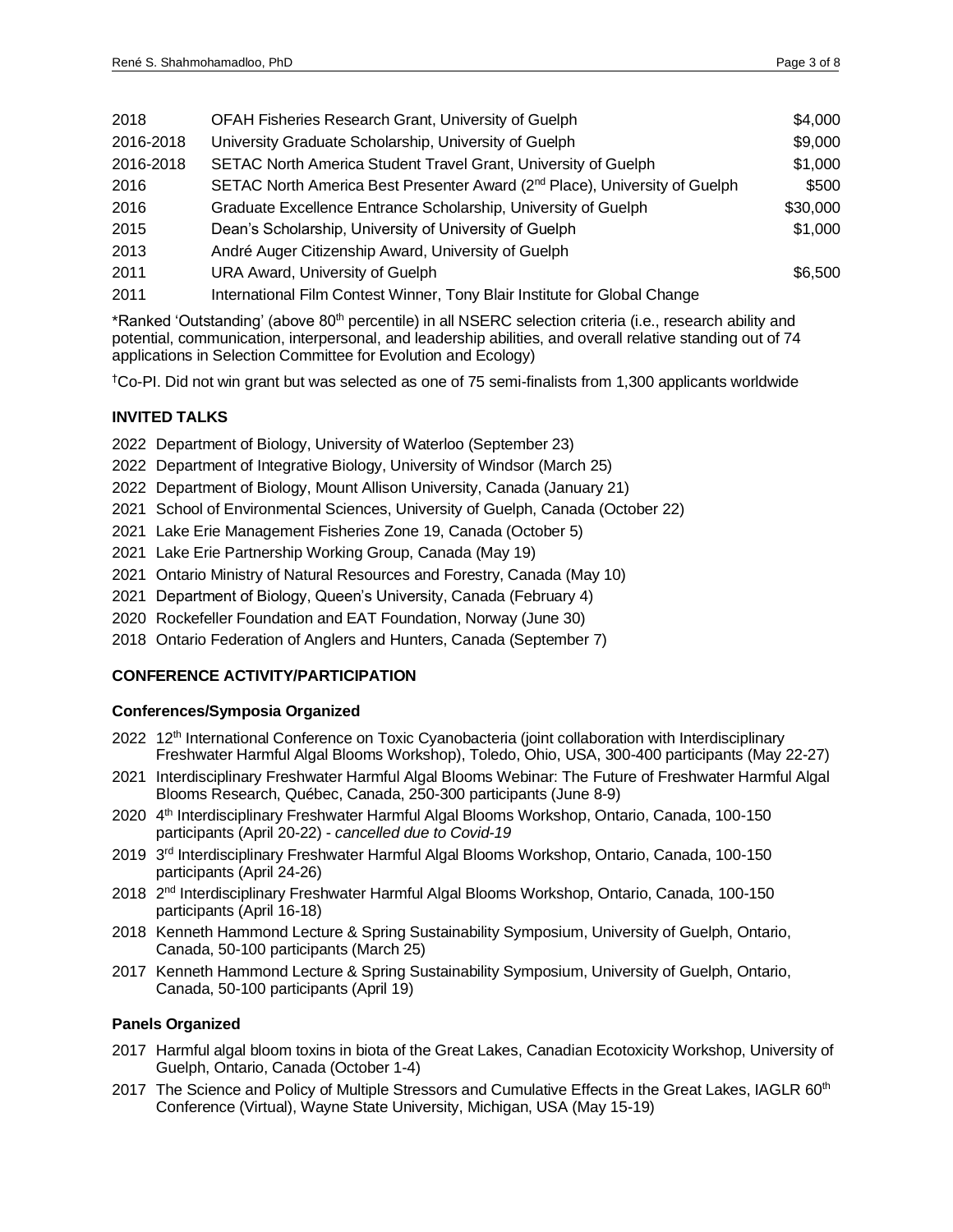#### **Invited Panelist**

- 2022 Researchers in the hot seat: challenges and lessons with applied cyanotoxin research, risk communication and stakeholder engagement, 12<sup>th</sup> International Conference on Toxic Cyanobacteria, Toledo, Ohio, USA (May 22-27)
- 2020 The state of Great Lakes research in the face of COVID-19, IAGLR 63rd Conference (Virtual), Winnipeg, Manitoba, Canada (June 9-11)

#### **Conference Presentations** (\*denotes presenting author)

- **Shahmohamadloo, R.S.**\*, Ortiz Almirall, X., Simmons, D.B.D., Bhavsar, S.P., Rudman, S.M., Fryxell, J.M., and Sibley, P.K. (2022) Harmful algal blooms of the cyanobacterium Microcystis cause deleterious effects in aquatic organisms: Implications for freshwater biodiversity conservation.  $12<sup>th</sup>$  International Conference on Toxic Cyanobacteria, Toledo, Ohio, USA. International Conference. Poster Presentation (PDF work).
- **Shahmohamadloo, R.S.**, Ortiz Almirall, X., Simmons, D.B.D., Bhavsar, S.P., and Sibley, P.K.\* (2022) Harmful algal blooms of the cyanobacterium Microcystis cause deleterious effects in aquatic organisms: Implications for freshwater biodiversity conservation. JASM, Grand Rapids, Michigan, USA. International Conference. Oral Presentation (PDF work).
- **Shahmohamadloo, R.S.**\*, Rudman, S.M., and Fryxell, J.M. (2021) From genes to populations: intraspecific genetic variation in the sublethal effects of harmful algae. SETAC North America 42<sup>nd</sup> Annual Meeting, Portland, Oregon, USA. International Conference. Oral Presentation (PDF work).
- **Shahmohamadloo, R.S.**\*, Rudman, S.M., and Fryxell, J.M. (2021) Intraspecific genetic variation in the sublethal effects of harmful algae. Canadian Society of Ecology and Evolution, University of British Columbia, British Columbia, Canada. National Conference. Oral Presentation (PDF work).
- Sibley, P.K.\*, **Shahmohamadloo, R.S.**, Knight, A., Simmons, D.B.D., Bhavsar, S.P., Ortiz Almirall, X., Rudman, S.M., Fryxell, J.M., Holeton, C., and Poirier, D.G. (2021) The ecotoxicology of microcystins in freshwater environments: prospects for future research. Interdisciplinary Freshwater Harmful Algal Blooms Webinar: The Future of Freshwater Harmful Algal Blooms Research, University of Montréal, Québec, Canada. International Conference. Oral Presentation (PDF work).
- **Shahmohamadloo, R.S.**\*, Ortiz Almirall, X., Simmons, D.B.D., Lumsden, J.S., Bhavsar, S.P., Watson-Leung, T., Vander Eyken, A., Hankins, G., Hubbs, K., Konopelko, P., Sanarcki, M., Strong, D., and Sibley, P.K. (2021) Microcystins in both intracellular and extracellular states can cause diseaserelated effects in Rainbow Trout (*Oncorhynchus mykiss*). IAGLR 64<sup>th</sup> Conference (Virtual), Michigan Technological University, Michigan, USA. International Conference. Oral Presentation (PhD work).
- **Shahmohamadloo, R.S.**\*, Ortiz Almirall, X., Simmons, D.B.D., Lumsden, J.S., Bhavsar, S.P., Watson-Leung, T., Vander Eyken, A., Hankins, G., Hubbs, K., Konopelko, P., Sanarcki, M., Strong, D., and Sibley, P.K. (2020) Distinguishing the toxicokinetics between intracellular and extracellular microcystin exposure to Rainbow Trout (*Oncorhynchus mykiss*). SETAC North America 41st Annual Meeting, SciCon2, Waco, Texas, USA. International Conference. Oral Presentation (PhD work).
- Hataley, E.\*, Ortiz Almirall, X., Rochman, C.M., **Shahmohamadloo, R.S.**, Orihel, D.M. (2020) Sorption of Microcystins to Microplastics in Freshwater Ecosystems. SETAC North America 41<sup>st</sup> Annual Meeting, SciCon2, Waco, Texas, USA. International Conference. Oral Presentation (PhD work).
- **Shahmohamadloo, R.S.**\*, Simmons, D.B.D., and Sibley, P.K. (2020) Shotgun proteomics analysis reveals sub-lethal effects in *Daphnia magna* exposed to cell-bound microcystins produced by *Microcystis aeruginosa*. IAGLR 63rd Conference (Virtual), Winnipeg, Manitoba, Canada. International Conference. Poster Presentation (PhD work).
- Knight, A.\*, Ortiz Almirall, X., Bhavsar, S.P., **Shahmohamadloo, R.S.**, Sibley, P.K. (2020) Transgenerational development of microcystin toxin tolerance in *Daphnia magna*. IAGLR 63rd Conference (Virtual), Winnipeg, Manitoba, Canada. International Conference. Oral Presentation (PhD work).
- Hataley, E.\*, Ortiz Almirall, X., Rochman, C.M., **Shahmohamadloo, R.S.**, Orihel, D.M. (2020) Assessing the sorption of the cyanotoxins microcystins to microplastics. Platform presentation. The LEADERS and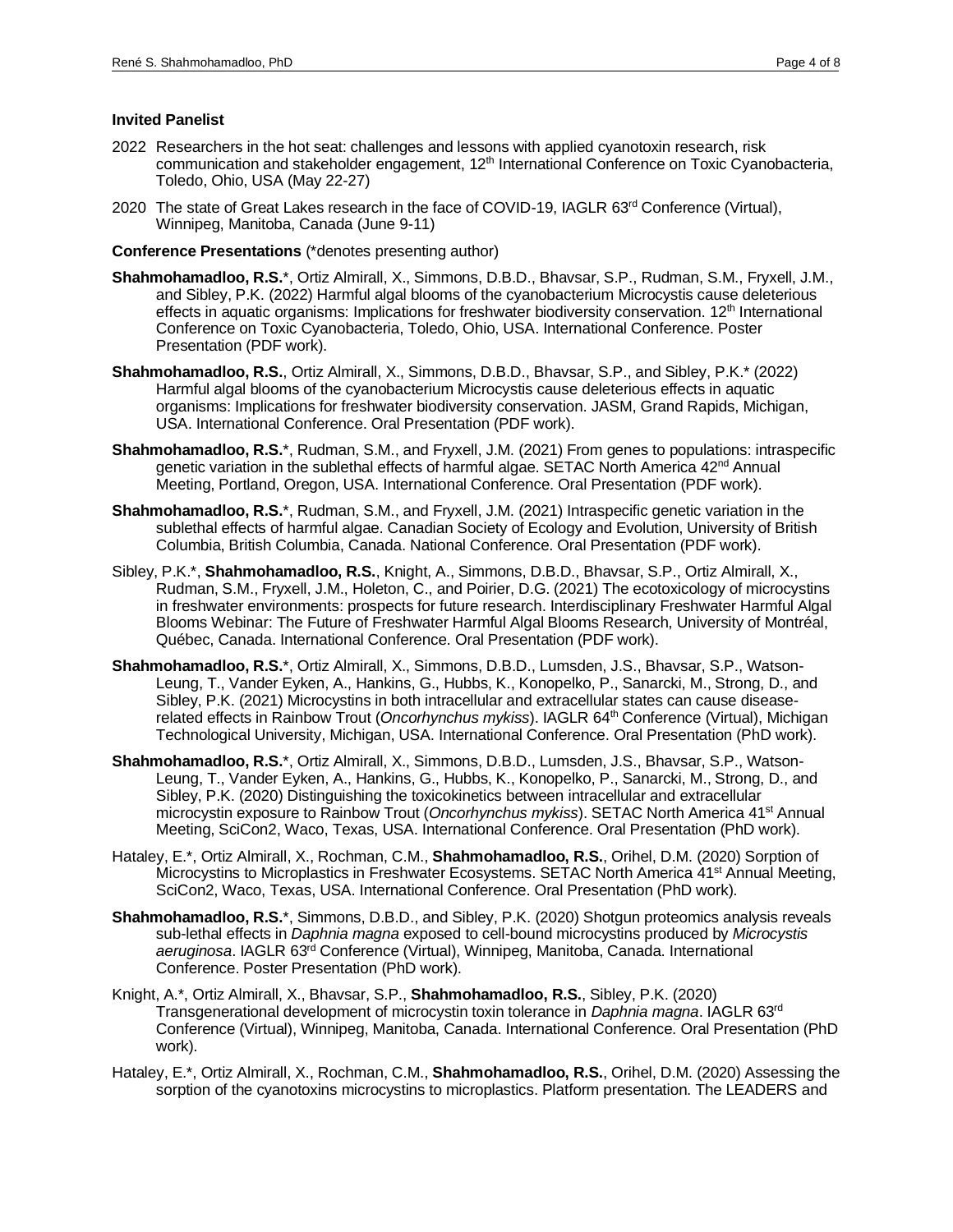PEOPLE 2020 Virtual Symposium: Water Management in a Changing Climate. Regional Conference. Oral Presentation (PhD Work).

- Sibley, P.K.\*, **Shahmohamadloo**, R.S. (2020) Building Resiliency in Agricultural Landscapes: A Conceptual Framework Focused on Risk Management. SETAC Europe 28<sup>th</sup> Annual Meeting, Dublin, Leinster, Ireland. International Conference. Poster Presentation (PhD work).
- Gene, S.M.\*, **Shahmohamadloo, R.S.**, Ortiz Almirall, X., Prosser, R.S. (2019) Effect of Microcystis aeruginosa-associated microcystin-LR on the survival of 2 life stages of freshwater mussel (Lampsilis siliquoidea). Canadian Freshwater Mollusc Research Meeting, Burlington, Ontario, Canada. Regional Conference. Oral Presentation (PhD work).
- **Shahmohamadloo, R.S.**\*, Ortiz Almirall, X., Holeton, C., Bhavsar, S.P., Poirier, D.G., Sibley, P.K. (2019) Assessing the differences in uptake and depuration potential of intra- and extracellular microcystins in *Salvelinus namaycush* and *Oncorhynchus mykiss*. SETAC North America 40th Annual Meeting, Toronto, Ontario, Canada. International Conference. Poster Presentation (PhD work).
- **Shahmohamadloo, R.S.**\*, Ortiz Almirall, X., Holeton, C., Bhavsar, S.P., Poirier, D.G., Sibley, P.K. (2019) An efficient and affordable laboratory method to produce and sustain high concentrations of microcystins by *Microcystis aeruginosa*. SETAC North America 40th Annual Meeting, Toronto, Ontario, Canada. International Conference. Poster Presentation (PhD work).
- Hataley, E.\*, Ortiz Almirall, X., Rochman, C.M., **Shahmohamadloo, R.S.**, Orihel, D.M. (2019) Can microplastics act as a medium to concentrate waterborne microcystin? SETAC North America 40<sup>th</sup> Annual Meeting, Toronto, Ontario, Canada. International Conference. Poster Presentation (PhD work).
- Hataley, E.\*, Ortiz Almirall, X., Rochman, C.M., **Shahmohamadloo, R.S.**, Orihel, D.M. (2019) Can microplastics act as a medium to concentrate waterborne microcystin? Interdisciplinary Freshwater Harmful Algal Blooms Workshop 3<sup>rd</sup> Annual Meeting, Toronto, Ontario, Canada. International Conference. Poster Presentation (PhD work).
- **Shahmohamadloo, R.S.**\*, Poirier, D.G., Ortiz Almirall, X., Simmons, D.B.D., Stevack, K., Bhavsar, S.P., Sibley, P.K. (2018) *Microcystis aeruginosa* adversely impacts *Daphnia* spp.: Posing risks to food webs of the Great Lakes. SETAC North America 39<sup>th</sup> Annual Meeting, Sacramento, California, USA. International Conference. Poster Presentation (PhD work).
- **Shahmohamadloo, R.S.**\*, Poirier, D.G., Ortiz Almirall, X., Holeton, C., Bhavsar, S.P., Sibley, P.K. (2018) *Microcystis aeruginosa* adversely impacts *Daphni*a spp.: Posing risks to food webs of the Great Lakes. IAGLR 61<sup>st</sup> Conference, Toronto, Ontario, Canada. International Conference. Oral Presentation (PhD work).
- Karakolis, E.G.\*, Bguyen, B., **Shahmohamadloo, R.S.**, Sibley, P.K., Sinton, D. (2018) Microplastics can adsorb microcystins. Interdisciplinary Freshwater Harmful Algal Blooms Workshop 2<sup>nd</sup> Annual Meeting, Toronto, Ontario, Canada. International Conference. Oral Presentation (PhD work).
- Simmons, D.B.D.\*, **Shahmohamadloo, R.S.**, Tabatabaie Anaraki, M., Chong-Kit, R., Poirier, D., Ortiz Almirall, X., Jobst, K., Reiner, E., Simpson, A., Simpson, M. (2018) Proteome responses of microcystin-exposed *Daphnia magna*. Interdisciplinary Freshwater Harmful Algal Blooms Workshop 2<sup>nd</sup> Annual Meeting, Toronto, Ontario, Canada. International Conference. Oral Presentation (PhD work).
- Simmons, D.B.D.\*, **Shahmohamadloo, R.S.**, Tabatabaei Anaraki, M., Chong-Kit, R., Poirier, D.G., Ortiz Almirall, X., Jobst, K., Reiner, E., Simpson, A., Simpson, M. (2017) Proteome responses of microcystin-exposed Daphnia magna. Canadian Ecotoxicity Workshop, Guelph, ON, Canada. Regional Conference. Oral Presentation (PhD work).
- **Shahmohamadloo, R.S.**\* (2017) A resourceful approach to managing sewage sludge: An effects-based look at the micro-constituents in land-applied biosolids. FarmSmart Conference: Municipal Biosolids Beneficial Use Education Day, Milton, Ontario, Canada. Regional Conference. Oral Presentation (MSc work).
- **Shahmohamadloo, R.S.**\*, Sibley, P.K. (2016) Evaluating the effects of triclosan on field crops and arbuscular mycorrhizal fungi in biosolids-amended soil. Water Environment Association of Ontario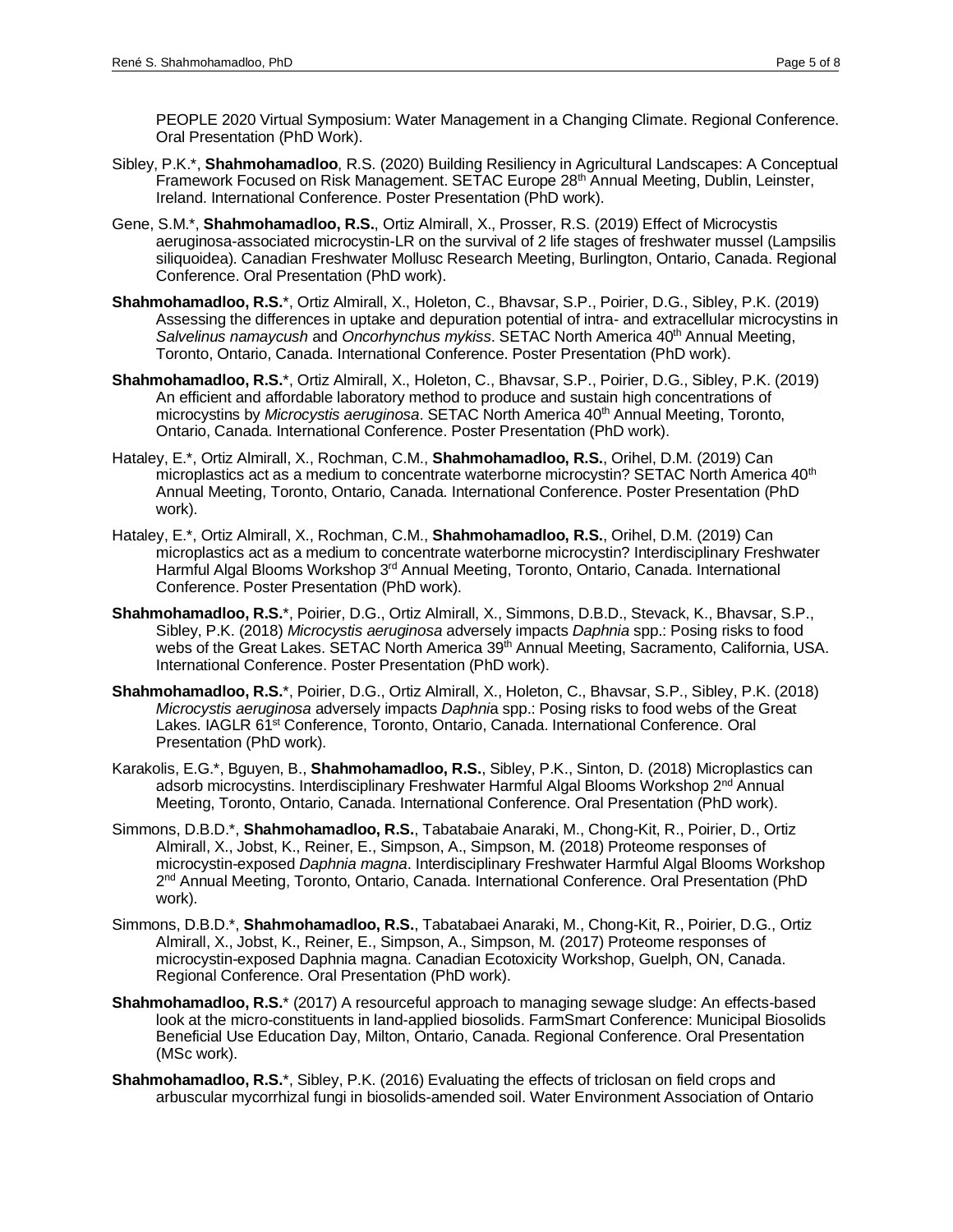Annual Residuals and Biosolids Conference, Calgary, Alberta, Canada. Regional Conference. Oral Presentation (MSc work).

- **Shahmohamadloo, R.S.**\*, Sibley, P.K. (2015) Evaluating the effects of triclosan on field crops and arbuscular mycorrhizal fungi in biosolids-amended soil. SETAC North America 36<sup>th</sup> Annual Meeting, Salt Lake City, Utah, USA. International Conference. Oral Presentation (MSc work).
- **Shahmohamadloo, R.S.**\*, Sibley, P.K. (2014) Evaluating the effects of triclosan on field crops and arbuscular mycorrhizal fungi in biosolids-amended soil. Canadian Ecotoxicity Workshop 41<sup>st</sup> Annual Meeting, Ottawa, Ontario, Canada. National Conference. Oral Presentation (MSc work).

# **TEACHING EXPERIENCE**

# **Courses Taught**

2017-2019 Teaching Assistant. Project in Environmental Sciences (ENVS4001/02), University of Guelph

2016 Teaching Assistant. Pesticides and the Environment (ENVS3020), University of Guelph

# **Mentoring Research Projects**

- Period Name of Student and Degree, Project Summary (Career Stage when I Advised Student)
- 2021-2022 Julia Bourdeau BSc, *Daphnia* plasticity impacts from toxic *Microcystis* (PDF)
- 2021-2022 Megan Braun BSc, *Daphnia* plasticity impacts from toxic *Microcystis* (PDF)
- 2021-2022 Mathew Mervyn BSc, *Daphnia* movement impacts from toxic *Microcystis* (PDF)
- 2020-2021 Megan Duchesne BSc, *Daphnia* intraspecific diversity to toxic *Microcystis* (PhD)
- 2020-2021 Kennedy Hanczyk BSc, *Daphnia* intraspecific diversity to toxic *Microcystis* (PhD)
- 2020-2021 Talia Hoffman BSc, *Daphnia* intraspecific diversity to toxic *Microcystis* (PhD)
- 2020-2021 Rebecca Smart BSc, *Daphnia* intraspecific diversity to toxic *Microcystis* (PhD)
- 2019-2020 Gabrielle Hankins BSc, Rainbow Trout health impacts to toxic *Microcystis* (PhD)
- 2019-2020 Kate Hubbs BSc, Rainbow Trout health impacts to toxic *Microcystis* (PhD)
- 2019-2020 Polina Konopelko BSc, Rainbow Trout health impacts to toxic *Microcystis* (PhD)
- 2019-2020 Michael Sanarcki BSc, Rainbow Trout health impacts to toxic *Microcystis* (PhD)
- 2019-2020 Damon Strong BSc, Rainbow Trout health impacts to toxic *Microcystis* (PhD)
- 2019-2020 Angela Vander Eyken BSc, Rainbow Trout health impacts to toxic *Microcystis* (PhD)
- 2018-2020 Alexis Knight MSc, *Daphnia* multigenerational adaptation to (non-)toxic *Microcystis* (PhD)
- 2018-2019 Samantha Gene BSc, Freshwater mussel health impacts to toxic *Microcystis* (PhD)

# **RESEARCH EXPERIENCE**

Period Position, Location of Tenure (Advisors) 2022-2025 Liber Ero Postdoctoral Fellow, School of Biological Sciences, Washington State University (Rudman SM, Fryxell, JM) 2022-2024 NSERC Postdoctoral Fellow, School of Biological Sciences, Washington State University (Rudman SM) 2021-2022 Postdoctoral Fellow, Department of Integrative Biology, University of Guelph (Fryxell JM) 2016-2021 Graduate Researcher (PhD), Ontario Ministry of the Environment, Conservation and Parks (Sibley PK, Bhavsar SP, Ortiz Almirall X, Simmons DBD, Watson-Leung T, Poirier DG) 2016 Research Technician, University of Guelph (Sibley PK) 2014-2016 Graduate Researcher (MSc), University of Guelph (Sibley PK)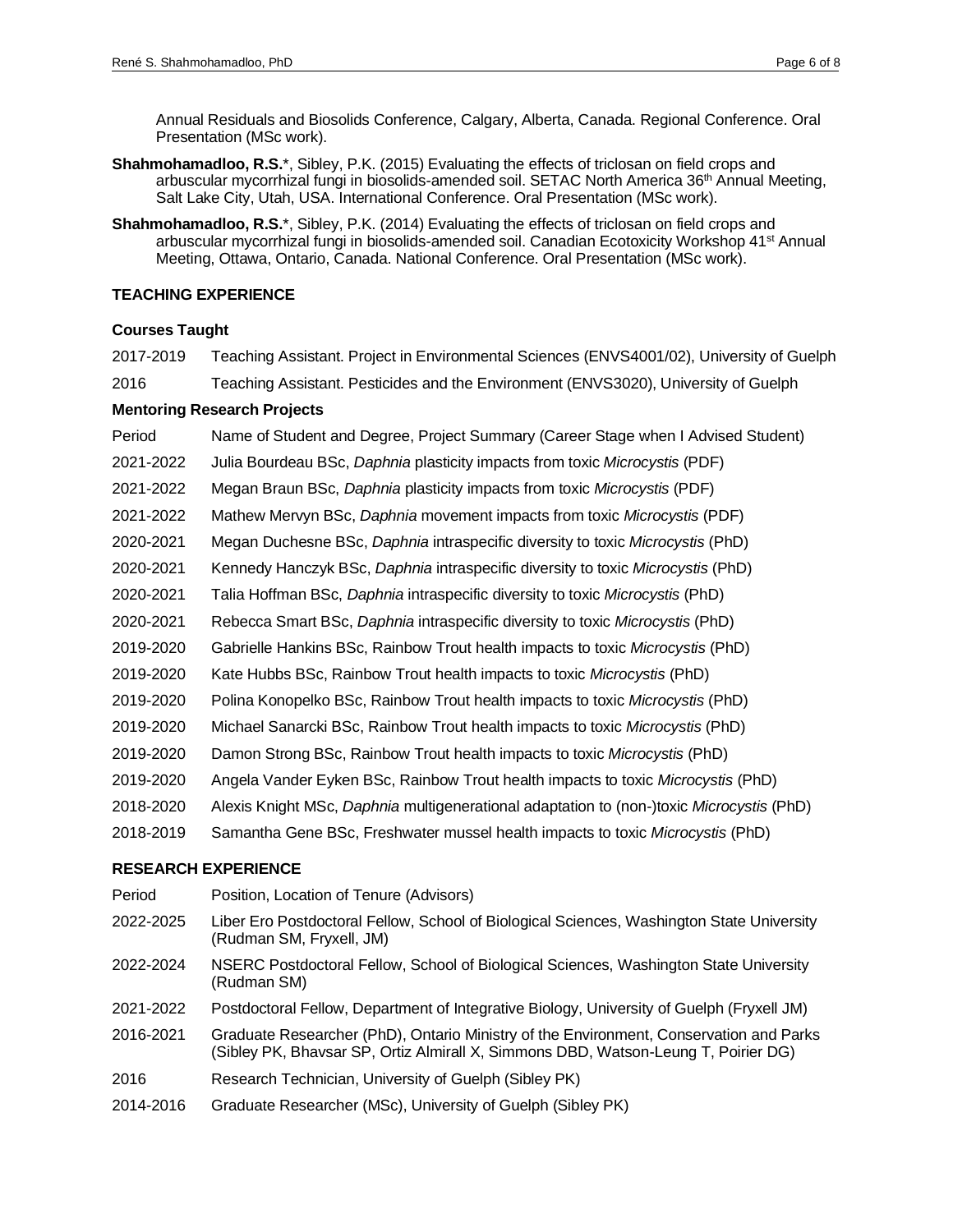2011 Undergraduate Research Assistant, University of Guelph (Auzanneau FI)

#### **SERVICE TO PROFESSION**

#### **Departmental**

- 2018-2020 Undergraduate Curriculum Committee, SES, University of Guelph
- 2016-2020 Communications and Outreach Committee, SES, University of Guelph
- 2016-2020 Organizing Committee for Kenneth Hammond Lecture, SES, University of Guelph
- 2017-2018 Search Committee for Assistant Professor, SES, University of Guelph

#### **External**

- 2021-present Board of Directors for the International Association for Great Lakes Research
- 2017-present Organizing Committee for Interdisciplinary Freshwater Harmful Algal Blooms Workshop

#### **Referee**

2017-present Aquatic Toxicology (1), Chemosphere (1), Comprehensive Reviews in Food Science and Food Safety (1), Ecology and Evolution (1), Ecotoxicology and Environmental Safety (15), Environmental Pollution (5), Environmental Science and Pollution Research (2), Freshwater Biology (1), Harmful Algae (2), Journal of Hazardous Materials (4), Journal of Industrial and Engineering Chemistry (1), Marine and Freshwater Behaviour Physiology (1), Neurotoxicity Research (1), Science of the Total Environment (20), Toxicon (2)

#### **Grant Reviewer**

2021-present BiodivERsA (1), Water JPI (1)

#### **COMMUNITY INVOLVEMENT/OUTREACH**

- 2015-2016 Guest Teacher, Westwood Public School, Upper Grand District School Board, Ontario, Canada. Mentored 50 seventh and eighth grade students using course materials below.
- 2013-2015 Guest Teacher, Gateway Drive Public School, Upper Grand District School Board, Ontario, Canada. Mentored 53 seventh and eighth grade students using course materials below.
- 2007-2016 Mentor and Trainer, Junior Youth Empowerment Program, Guelph, Ontario, Canada. This program consists of course materials designed to help 11-15 year-old participants develop their capacity to make observation statements about the physical and social realities of their community, and from these statements identify ways to contribute to its progress through service projects.

#### **MEDIA COVERAGE**

- 2022 University of Guelph News. Two U of G Post-Doctoral Researchers Awarded Liber Ero [Fellowships.](https://news.uoguelph.ca/2022/02/two-u-of-g-post-doctoral-researchers-awarded-liber-ero-fellowships/) 2021 University of Guelph News[. Algal Blooms Harmful Year-Round, Not Just in Summer, U of G](https://news.uoguelph.ca/2021/08/algal-blooms-harmful-year-round-not-just-in-summer-u-of-g-study-finds/)  [Study Finds.](https://news.uoguelph.ca/2021/08/algal-blooms-harmful-year-round-not-just-in-summer-u-of-g-study-finds/) 2020 Farmtario. [University proposal among food system prize semifinalists.](https://farmtario.com/news/university-proposal-among-food-system-prize-semifinalists/?utm_source=GFM%20Publications&utm_campaign=bd78ca1b92-Farmtario%20Newsletter%20-%20Featured%20-%202020-09-21%2006%3A00&utm_medium=email&utm_term=0_2da8244677-bd78ca1b92-89196735/) 2020 University of Guelph News[. PhD Candidate Pens Commentary for Science.](https://news.uoguelph.ca/2020/09/phd-candidate-pens-commentary-for-science/) 2020 University of Guelph News[. U of G Future Food Vision a Semi-Finalist for International Prize.](https://news.uoguelph.ca/2020/06/u-of-g-future-food-vision-a-semi-finalist-for-international-prize/) 2020 One Health Institute, University of Guelph. [Student Spotlight: René Sahba](https://onehealth.uoguelph.ca/student-spotlight/)  [Shahmohamadloo.](https://onehealth.uoguelph.ca/student-spotlight/) 2020 School of Environmental Sciences, University of Guelph. [New research shows invertebrates](https://www.uoguelph.ca/ses/news/2020/01/new-research-shows-%20invertebrates-can-be-harmed-cyanobacteria)  [can be harmed by cyanobacteria.](https://www.uoguelph.ca/ses/news/2020/01/new-research-shows-%20invertebrates-can-be-harmed-cyanobacteria)
- 2018 Council of Ontario Universities[. Research Matters: Fourth-year course builds partnerships](http://yourontarioresearch.ca/2018/01/fourth-year-course-builds-partnerships-students-communities/)  [between students and communities.](http://yourontarioresearch.ca/2018/01/fourth-year-course-builds-partnerships-students-communities/)